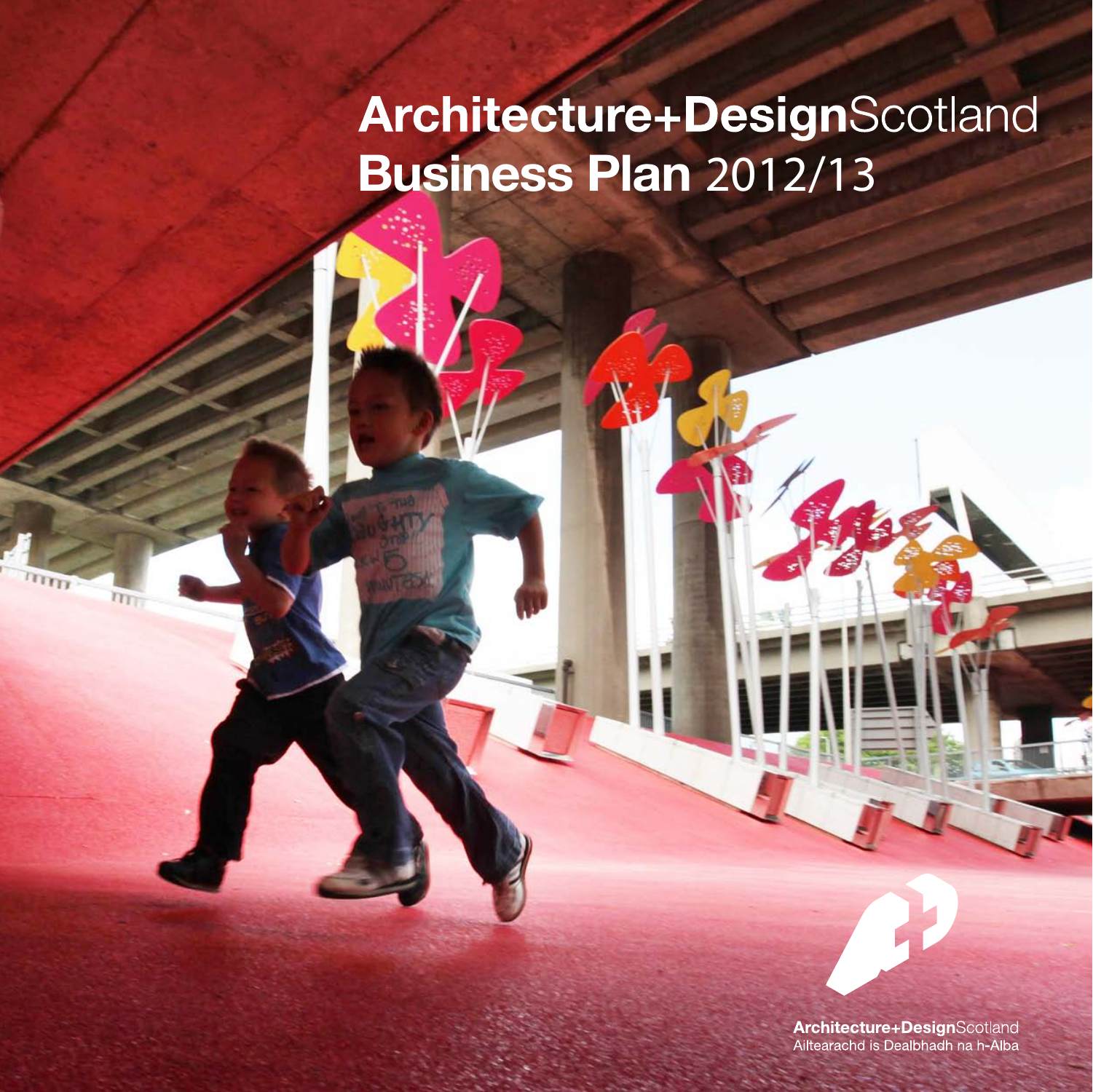Cover Photo (Detail): The Phoenix Flowers, Speirs Locks, Glasgow. Photo by Gary Watt (ISIS).

Published by Architecture and Design Scotland (A+DS)

A+DS is Scotland's national champion for excellence in architecture, design and placemaking. It is a nondepartmental public body of the Scottish Government.

Some rights reserved.

No image or graphic from this publication may be reproduced, stored in a retrieval system, copied or transmitted without the prior written consent of the publisher except that the material may be photocopied for noncommercial purposes without permission from the publisher.

Access Design Forum Healthcare Design Programme Schools Programme Sust. 10 Urbanism 11 Corporate Services 2008 12

Success Measures 13 Budget and Resources 14 Board and Design Forum Panel 15



Architecture+DesignScotland Ailtearachd is Dealbhadh na h-Alba

A plain text version of this document is available on request from A+DS.

A+DS Bakehouse Close, 146 Canongate, Edinburgh, EH8 8DD

Level 2, The Lighthouse, 11 Mitchell Lane, Glasgow, G1 3NU

T: 0845 1 800 642 F: 0845 1 800 643 E: info@ads.org.uk

www.ads.org.uk

## **Contents**

Introduction Our Programmes Our Corporate Projects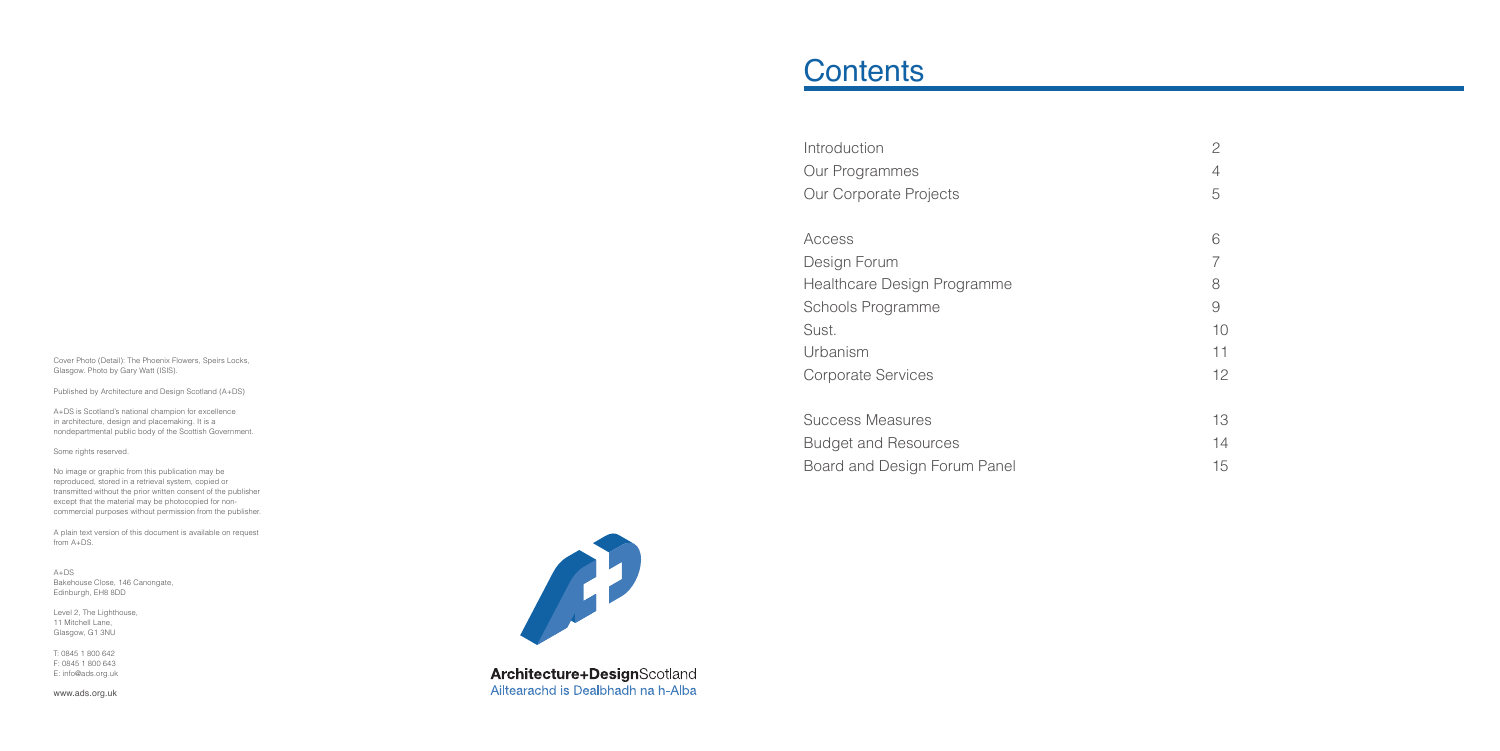This plan outlines the work we will do in 2012/13 to fulfil our role as Scotland's champion of good architecture and sustainable placemaking. The focus of our work this year remains firmly on working with others to shape places of value.

We will continue to be quided in this work by the wider objectives of the Scottish Government which underpin our current Corporate Plan 2011- 14 and its three strategic objectives;

**3. Inspiring** Scotland's people to value good architecture and sustainable places.

**1. Collaborating** to achieve good architecture and sustainable places.

**2. Supporting** and influencing our partners to create the best buildings and places.

Our priority will be work that contributes to the sustainable economic growth of the country, supports our transition to a low carbon economy and provides opportunities for young people throughout the country.

This will include engaging the public in architecture and placemaking, inspiring young people to contribute to the development of Scotland, providing advice to clients, designers and local authorities across Scotland, promoting sustainability in building and working with a range of partners to shape good places.

This commitment is underlined by the launch this year of our new Design Forum. Aimed at enabling the highest quality buildings and places, the Design Forum will provide early advice on key projects across Scotland.

## **Introduction**



Jim MacDonald - A+DS Chief Executive.

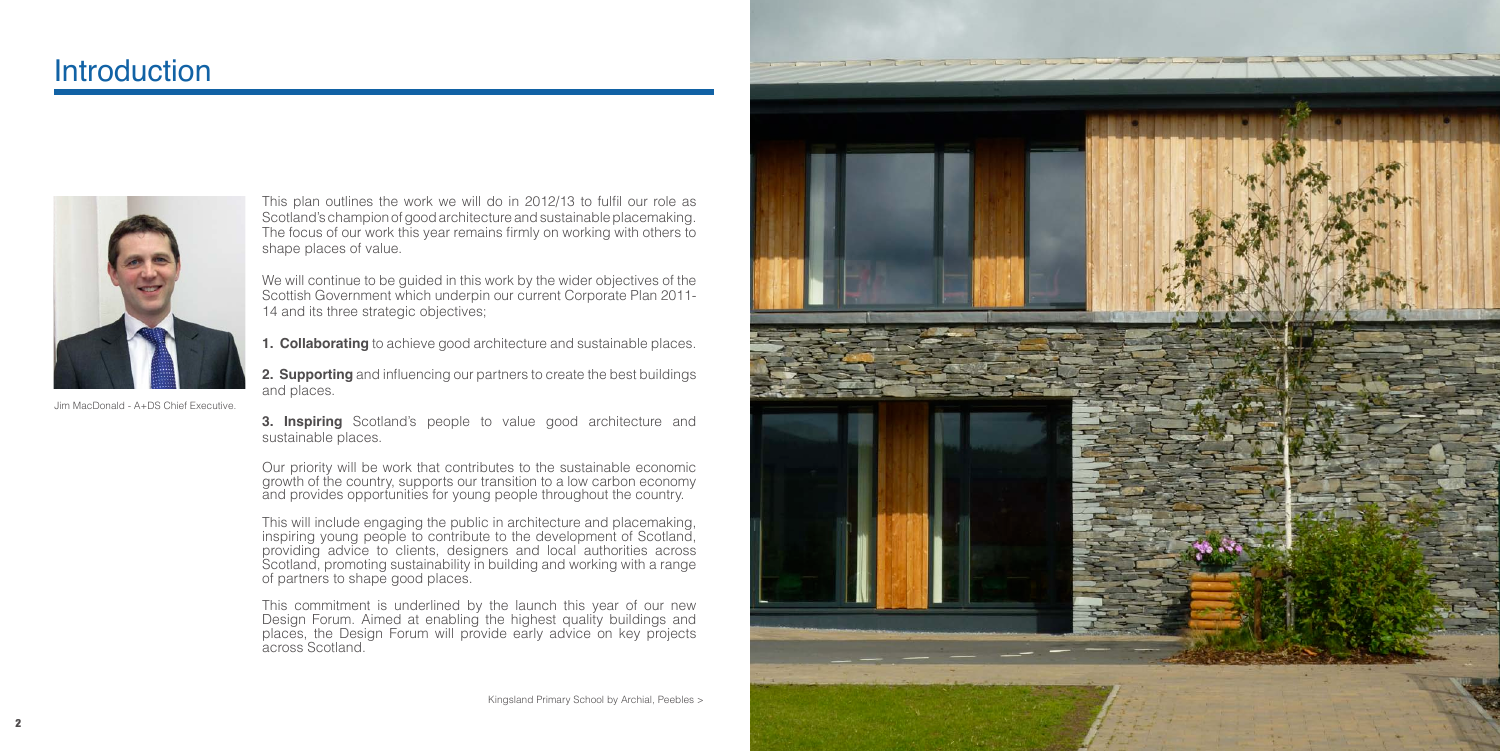ons and training deliver low

previous ring together a d practitioners to ner to deliver better

etter if they were ve will host a nd tailored project r work more e based planning

ss the barriers to that meet national gh a range of

ecture and Place to develop a new



Our work is delivered principally through our six programmes:

- **Access** encouraging public engagement with architecture and place.
- **Design Forum** providing advice to clients, designers and local authorities on developments across Scotland.
- **Healthcare Design Programme** supporting clients and design teams to create health promoting environments.
- **Schools Programme** supporting clients and design teams to create environments for learning.
- **Sust.** promoting sustainability in building and placemaking.
- **Urbanism** working with a range of partners to shape good places.

Each programme has a distinct identity, however, much of our work involves collaboration between our programmes and external partners.

In 2012/13 we will take forward a series of corporate projects to address more strategic issues - delivered through collaboration across the programmes of A+DS.

## Our Programmes

|  | <b>Project</b>                     | <b>Description</b>                                                                                                                                                                                                 |
|--|------------------------------------|--------------------------------------------------------------------------------------------------------------------------------------------------------------------------------------------------------------------|
|  | Low Carbon<br>Placemaking          | A series of case studies, exhibitio<br>events to support practitioners to<br>carbon development projects.                                                                                                          |
|  | <b>Design Skills</b><br>Symposium  | Building on the learning from the<br>Symposia this year's event will bri<br>broad range of policy makers and<br>develop new skills to work togeth<br>places for Scotland.                                          |
|  | New Ideas for<br><b>Old Places</b> | How would our places function be<br>more joined up? In this project we<br>range of workshops, seminars an<br>supports to help the public sector<br>effectively together to make place<br>and investment decisions. |
|  | Placemaking and<br>Housing         | This three-year project will addres<br>delivering housing developments<br>and local policy ambitions, throug<br>supports.                                                                                          |
|  | Architecture<br>Policy             | Working together with the Archite<br>Division of Scottish Government to<br>national policy on architecture.                                                                                                        |

## Our Corporate Projects

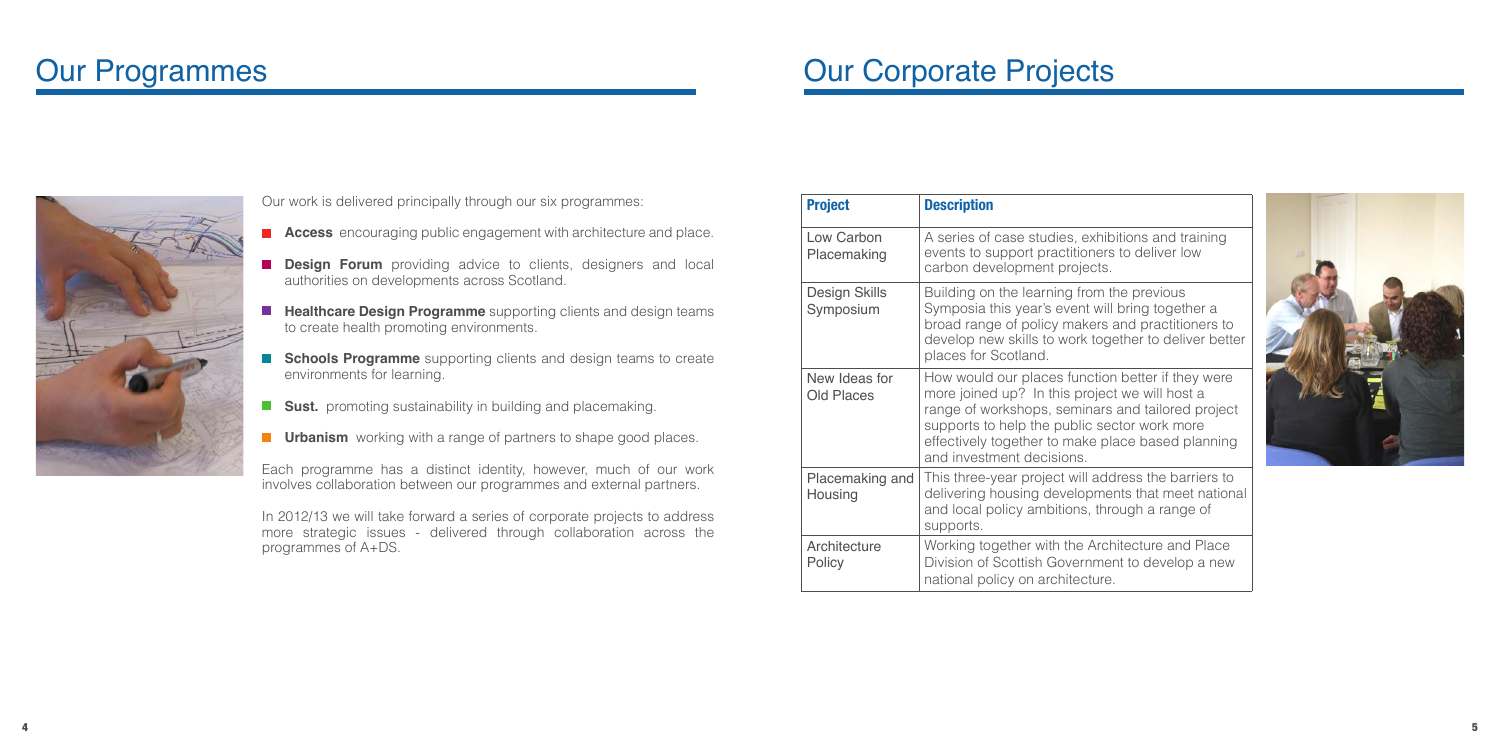## Access Programme

### BUDGETED RESOURCES:

| Staff     | £184,000 |  |
|-----------|----------|--|
| Programme | £66,000  |  |
| Total     | £250,000 |  |

#### STAFF:

Morag Bain, Emma Halliday, Lesley Riddell-Robertson, Lynne Cox, Samantha MacDonald.

### Our Work

**Scottish Architecture internationally** Participation at Venice Biennale.

**A+DS and RIAS Student Awards**  Showcasing the best of student work.

**Supporting Curriculum for Excellence** Curriculum Toolkit. Continued Professional Development Courses. Skills Training. Architecture in Education Focus Group.

### **Exhibitions**

Scotland's Places A visual exploration of how Scotland's places evolved.

Commonwealth Games Exploring places being developed in connection with the Games.

### Home

Highlighting housing and how we inhabit our homes.

### High Street Outreach

Tour of the High Street exhibition to venues around Scotland.

Responding to A+DS' objective to inspire Scotland's people to value good architecture and sustainable places, the Access programme delivers a stimulating, accessible and research-based programme to engage Scottish audiences with architecture. Below is a small selection of the broad range of exhibitions, events and teaching resources planned for 2012/13.

Developing an online resource library to support users in designing better places.

Following a programme of user-feedback and research the Design Review programme has shifted its focus from reviewing projects at planning application stage through formal peer review to creating a more inclusive forum of earlier support aimed at enabling clients and project teams to achieve the highest quality designs and places. The new Design Forum service will be rolled out throughout 2012/13.

## Design Forum

### BUDGETED RESOURCES:

| Staff     | £185,000 |  |  |
|-----------|----------|--|--|
| Programme | £27,000  |  |  |
| Total     | £212,000 |  |  |

STAFF: Jill Malvenan, Steve Malone, Laura Hart, Vacancy.

DESIGN FORUM PANEL: See Page 15

### Our Work

#### **National and Strategic Projects**

Providing expert design advice to a number of nationally and strategically significant projects from briefing through the design stages.

### **Place Critical Projects**

Providing expert advice on key development proposals which have potential to significantly impact existing places or local settings, through workshops with clients, design teams and regulators.

### **Local Design Review Panels**

Helping to build capacity at local level by providing support and knowledge to local Design Review panels.

### **Library of Place and Design Exemplars**

### **Masterplanning Workshops**

Undertaking a series of masterplan workshops, working collaboratively with other programmes and key agencies to deliver training to Local Planning authorities in order to deliver findings from Design Review Lessons Learnt on Masterplanning.



Engaging with architecture at a preschool workshop. Image: A+DS



Design Forum reports. Image: A+DS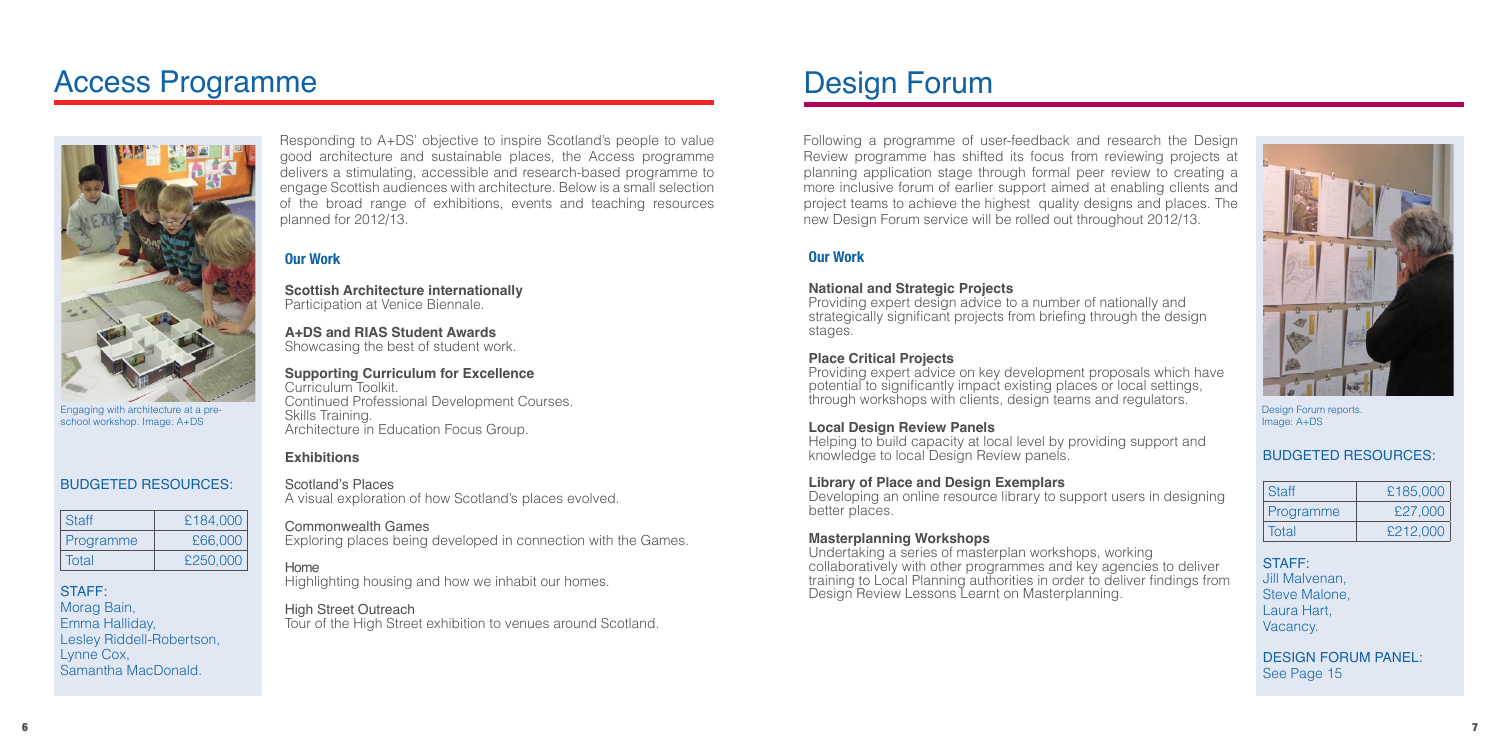## Healthcare Design Programme



### Our Work

#### **Design Assessment in the Business Case**

Supporting clients to establish beneficial design standards and processes to support delivery.

### **Design Studies**

Tackling repeated issues encountered by healthcare projects.

### **Sharing Learning**

Case studies of healing facilities, features on good practice, Pulse and other web tools.

### **Public Assets**

Developing estates strategies to maxmise the benefits of investments in communities.

The Healthcare Design Programme helps the Health Directorates and their partners to facilitate the design of sustainable and healing environments, supporting the policies and objectives of Health Boards and the Scottish Government. The aim is to aid and empower client teams to develop places that support the human condition, places that are resource efficient and places that add value. Below are the key activities planned for 2012/13.

> Delivering a series of case studies on small schools, outdoor learning and award winning designs.

Helping to create the right environments to deliver the Curriculum for Excellence, encouraging the creative use of the public estate to improve the allocation of resources and showcasing examples of outstanding settings for learning are part of the programme for the Schools Programme in 2012/13.

# Schools Programme

## Our Work

### **Family of Schools**

Exploring how Scottish regions have developed common design approaches to school design in response to their local context.

### **Refurbishment**

Supporting the delivery of learning in challenging buildings through the development of examplar projects in existing spaces.

### **Estates Strategy**

Exploring the use of the whole public sector estate in providing lifelong learning for whole communities.

### **Case Studies**

### **Participation and Briefing**

Sharing good practice in meaningful participation and project briefing.

### **Lesson Learnt**

Documenting critical qualities for the design of educational spaces.

### **Website and Exhibition**

Share what works in order to promote an informed debate on school design.

An illustration from 'Circulation in multiservice facilities' design study. Illustration: JMArchitects



Award Winning Project by Abbuzzo at Hyndland After-School Club.

### BUDGETED RESOURCES:

| <b>Staff</b><br>(Including overheads) | £90,000   |
|---------------------------------------|-----------|
| Programme                             | £30,000   |
| Total                                 | £120,000* |

STAFF: Heather Chapple, Kate Nicolson.

\*(subject to final confirmation)

### BUDGETED RESOURCES:

| Staff<br>(Including overheads) | £167,000  |  |  |
|--------------------------------|-----------|--|--|
| Programme                      | £83,000   |  |  |
| Total                          | £250,000* |  |  |

STAFF: Sam Cassels, Hannah Douglas, Ali Marr, Vacancy. \*(subject to final confirmation)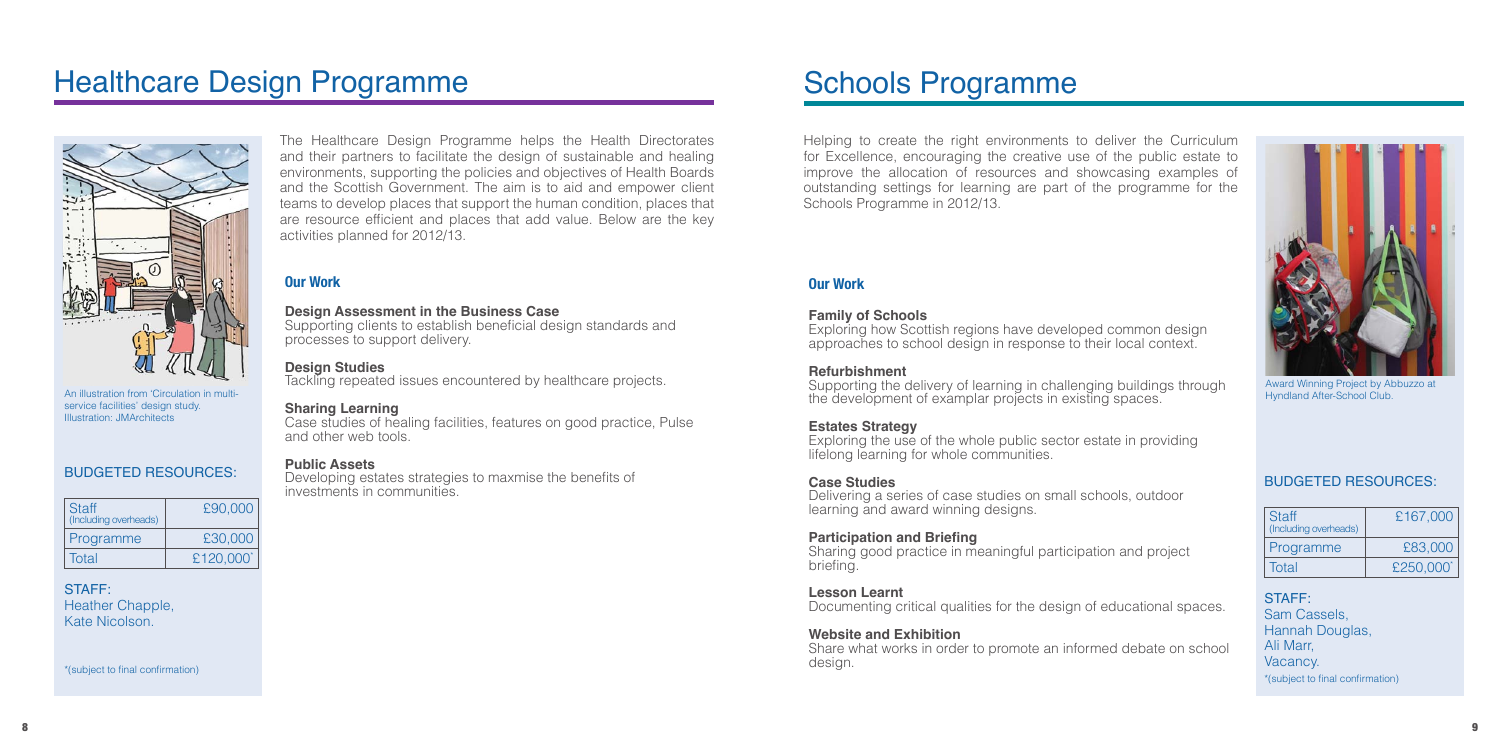## Sust. Programme



- 
- 
- 
- 
- 
- 
- 

### Our Work

#### **Outreach activities**

Undertaking a Post Occupancy Evaluation of Scotland's Housing Expo 2010 to investigate the feasibility of future similar projects.

Acting as a catalyst for the development and exchange of ideas by dissemination and transfer of knowledge through exhibitions, workshops, seminars and publications.

### **Scotland's Housing Expo**

### **Low Carbon Design Support**

Working with other programmes within A+DS and Scottish Government to support and showcase best practice in the delivery of low carbon places.

### **Material Considerations**

Material Considerations, a library of sustainable building materials, showcases sustainable, traditional and emerging low carbon building products and provides users with an opportunity to explore materials in a hands-on way, to promote and encourage innovation in construction in Scotland. The library complements A+DS's online resource The Green Directory.

.

The Sust. Programme aims to raise public awareness of sustainable design and the contribution it can make to delivering better places. It also works to improve the understanding of sustainability for those commissioning new developments. The programme interprets and communicates best practice outcomes to the wider professional, public and political communities, in order to support a low carbon economy.

The Urbanism Programme aims to encourage innovative practices to deliver better places. There are three areas of specific focus in 2012/13: Sustainable Placemaking - looking at impact oriented scenario planning and participatory methods to inform place plans, Delivering Better Places - action research projects on the implementation of place based proposals and Skills and Capacities - focussed on training and capacity building to support decision makers and placemaking practitioners.

# Urbanism Programme

### Our Work

### **Sustainable Placemaking**

Continued collaboration with Scottish Natural Heritage on place based scenario planning and briefing workshops.

Collaboration with Scottish Local Authority Economic Development Group on placemaking and economic development.

### **Delivering Better Places**

Start Up Street: Ongoing collaboration in Stirling on a microenterprise led alternative to the high street.

Future City Jobs: working with Glasgow City Council on a cross-EU programme to support youth employment through cultural and creative industries.

### **Skills and Capacities**

Key Agency Group: continued participation in KAG activities on planning, including collaborative training programme.

Modular Place Training Programme: developing a training programme with partners on briefing, streets and delivery.

Leadership and Place: development of a programme focussed on leadership to fit into the Design Skills Symposium.

Material Considerations: Library. Image: A+DS



Participants at Design Skills Symposium 2011 Image: A+DS

### BUDGETED RESOURCES:

| Staff     | £140,000 |
|-----------|----------|
| Programme | £20,000  |
| Total     | £160,000 |

STAFF: **Lori McElroy,** Kate Hendry, Graeme McKirdy.

### BUDGETED RESOURCES:

| Staff     | £165,000 |  |  |
|-----------|----------|--|--|
| Programme | £39,000  |  |  |
| Total     | £204,000 |  |  |

STAFF: Diarmaid Lawlor, Eric Dawson, Kate Given, Carol McKenzie, Mark Whitehead.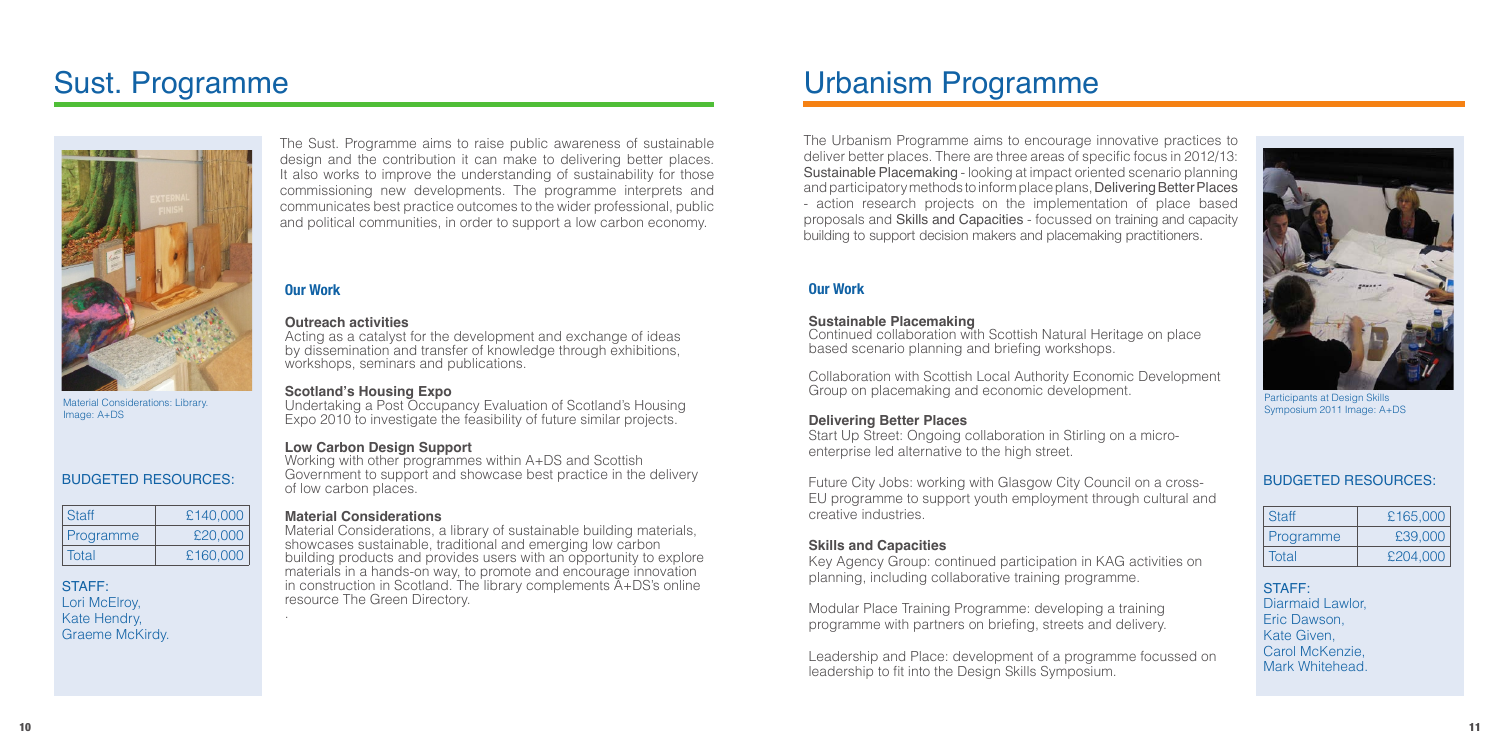

## Corporate Services



The Corporate Services Team is responsible for ensuring the efficient operation of A+DS, providing suport for front line programmes, leading the corporate planning and budget process, maintaining operational systems and financial reporting, and providing internal and external communications.

### Our Work

#### **Website**

Leading a review of our corporate website.

#### **Corporate Policies**

A comprehensive review and update of our corporate policies.

### **Data Management**

Ensuring efficient data management across A+DS.

### **External Communications**

Increasing awareness of A+DS with key audiences through specific focus on branding, the creation of an image bank and suite of information materials.

Across the organisation as a whole we will measure the success of our work against the National Outcomes set by the National Performance Framework. We will collate and present these results to inform future action. In particular we will directly support the following outcomes:

### **CUSTOMER FOCUS**

As in previous years, we will make concerted efforts to understand the value placed on our work by our clients and customers. Whether you visit an exhibition, take part in a workshop or receive advice or help we will continue to gather your feedback and use it to inform our business development.

### **OBJECTIVES AND REPORTING**

Each of our programmes has specific objectives for the year which will be used as the basis for measuring our performance. Progress towards meeting these objectives will be reported to our Board on a quarterly basis.

- $\blacksquare$  We live in a Scotland that is the most attractive place for doing business in Europe.
- $\Box$  Our young people are successful learners, confident individuals, effective contributors and responsible citizens.
- $\blacksquare$  We live longer, healthier lives.
- $\blacksquare$  We live in well-designed, sustainable places where we are able to access the amenities and services we need.
- $\blacksquare$  We have strong, resilient and supporting communities where people take responsibility for their own actions and how they affect others.
- We value and enjoy our built and natural environment and protect it and enhance it for future generations.
- $\blacksquare$  We reduce the local and global environmental impact of our consumption and production.
- Our public services are high quality, continually improving, efficient and responsive to local people's needs.

### **WIDER OUTCOMES**

## Success Measures

Media interview at A+DS exhibition. Image: A+DS

### BUDGETED RESOURCES:

| Staff        | £263,000 |  |
|--------------|----------|--|
| Programme    | £15,000  |  |
| <b>Board</b> | £47,000  |  |
| Total        | £325,000 |  |

#### STAFF:

Senga Bate, Anja Ekelof, Andrea Hepburn, Lynne Lineen, Jim MacDonald (CEO), Natalie McLaughlin.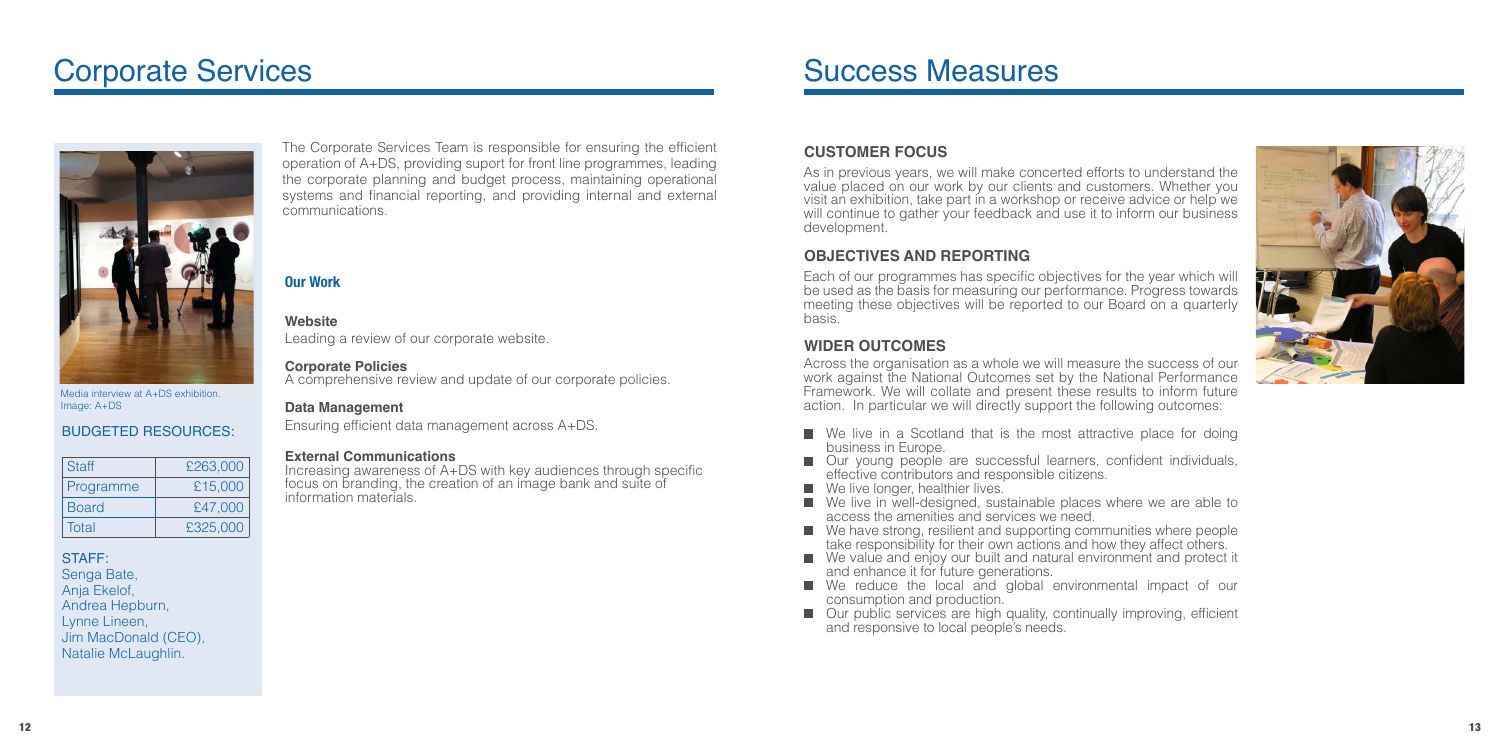Our budget this year is less than in previous years. Against this background we will work hard to align our resources with those of our partners in undertaking work that supports our objectives. The budget breakdown for this year is set out in Table 1.

## Budget and Resources



Through our website we plan to provide more material to a wi audience than ever before, making best use of our limited resources. We will also continue to run a varied programme of events at The Lighthouse in Glasgow and across Scotland as a whole.

This year we will continue to depend heavily on the energy and expertise of our staff, Board and Design Forum Panel Members. Their range of knowledge, expertise and skills will be what drives us forward as we continue to adapt to reductions in our project budgets. In addition we will continue to explore opportunities to work closely with others to make the best use of our resources.

The work of Architecture and Design Scotland is supported by our board and by a panel of expert practitioners who support our Design Forum.

| Ewan Anderson       | Gordon Fleming   |
|---------------------|------------------|
| <b>Andrew Bayne</b> | Kenny Fraser     |
| Keith Brownlie      | Keith Gowenlock  |
| Karen Cadell        | Mark Greaves     |
| Jim Chapman         | Marc van Grieken |
| Kevin Cooper        | Colin Hamilton   |

### **RESOURCES**

Table 1: Budget 2012/13

Staffing: £1,241,000 Overheads: £364,000 Programmes: £280,000 Total: £1,885,000

## **BUDGET**

# Our Board and Design Forum Panel

## Our Board



Karen Anderson<br>(Chair)







Branka Dimitrijevic Jonny Hughes Martin McKay Graeme Ross Alan Sim

#### 14 International and the control of the control of the control of the control of the control of the control of the control of the control of the control of the control of the control of the control of the control of the co

## Design Forum Panel

| эr    | Suzanne McIntosh |
|-------|------------------|
| ikins | Chris Morgan     |
| ey    | Gordon Murray    |
| gmuir | Morris Murray    |
| nzie  | Chris Rankin     |
| eough | Peter Richardson |
|       |                  |

Ric Russell

Roger Stephenson

Lesley Woodbridge

To find out more about our Panel Members please [click here.](http://www.ads.org.uk/designreview/panel) 



| ider |  |  |
|------|--|--|

To find out more about our Board Members pleas[e click here.](http://www.ads.org.uk/about-us/key-people)







Karen Anderson Sandy Beatty Andrew Burrell David Chisholm Martin Crookston<br>(Chair)